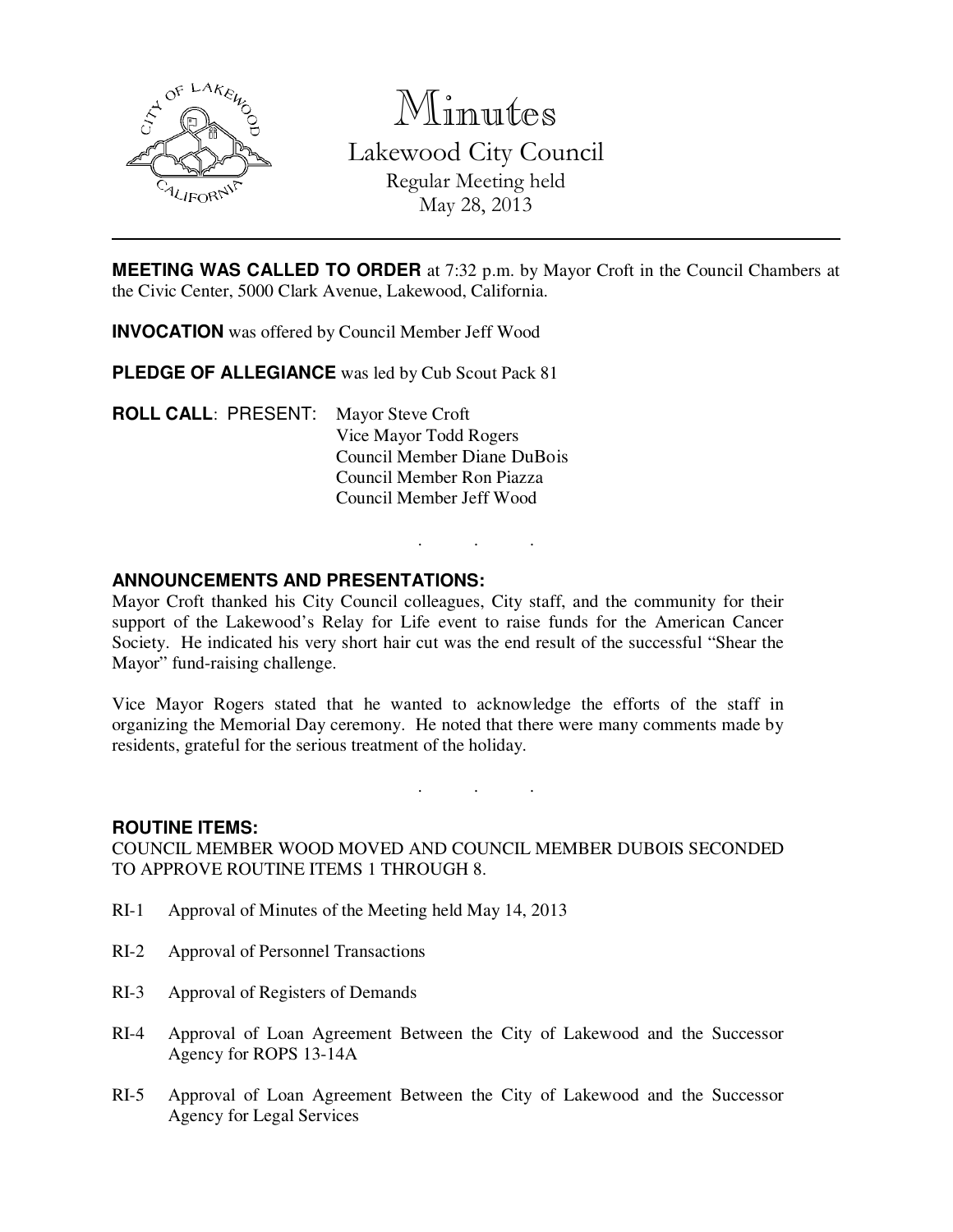City Council Minutes May 28, 2013 Page 2

#### **ROUTINE ITEMS:** Continued

- RI-6 Approval of Reappointment to the Southeast Los Angeles County Workforce Investment Board of Directors
- RI-7 Approval of Report of Monthly Investment Transactions
- RI-8 Approval of Agreement with White Nelson Diehl Evans for Auditing Services

UPON ROLL CALL VOTE, THE MOTION WAS APPROVED:

AYES: COUNCIL MEMBERS: Rogers, Piazza, DuBois, Wood and Croft NAYS: COUNCIL MEMBERS: None

# **1.1 • AMENDING THE ZONING CODE PERTAINING TO COTTAGE FOOD OPERATIONS**

. . .

Community Development Director Sonia Southwell displayed slides and made a presentation based on the memo in the agenda. She reported that recent State legislation, the Homemade Food Act, mandated that cities permit cottage food operations in any residential dwelling. Although the City was now required to allow such uses in all residential zones, the proposed ordinance would require a Conditional Use Permit to impose certain reasonable standards and conditions. She reviewed the provisions of the proposed ordinance including requiring 300 feet between such uses; providing an on-site parking space for the one allowed employee; prohibiting any on-site consumption of goods; establishing hours of operation; and that the use not change the residential character of the property. She noted that the Conditional Use Permit process would also provide notice to the surrounding neighbors. She concluded by stating that the proposed ordinance had been reviewed by the Planning and Environment Commission and that it was their recommendation that the City Council hold a public hearing and introduce Ordinance No. 2013-3.

ORDINANCE NO. 2013-3; AN ORDINANCE OF THE CITY COUNCIL OF THE CITY OF LAKEWOOD AMENDING ARTICLE IX OF THE LAKEWOOD MUNICIPAL CODE TO ALLOW THE ESTABLISHMENT OF COTTAGE FOOD OPERATIONS IN RESIDENTIAL ZONES IN THE CITY OF LAKEWOOD

Council Member DuBois inquired about the origin of this State legislation. Ms. Southwell stated that the legislation, which was developed very quickly, was prompted by a case in Los Angeles and that although the likely intent was more for areas where street vendors were common than cities like Lakewood, it was now the law statewide.

Council Member Piazza confirmed with Ms. Southwell that any resident interested in starting a cottage food business would also be required to have a business license and a resale permit. He expressed concern that health and safety regulations for food preparation businesses were normally very rigorous and that a single inspection a year did not seem to be enough to keep the public safe.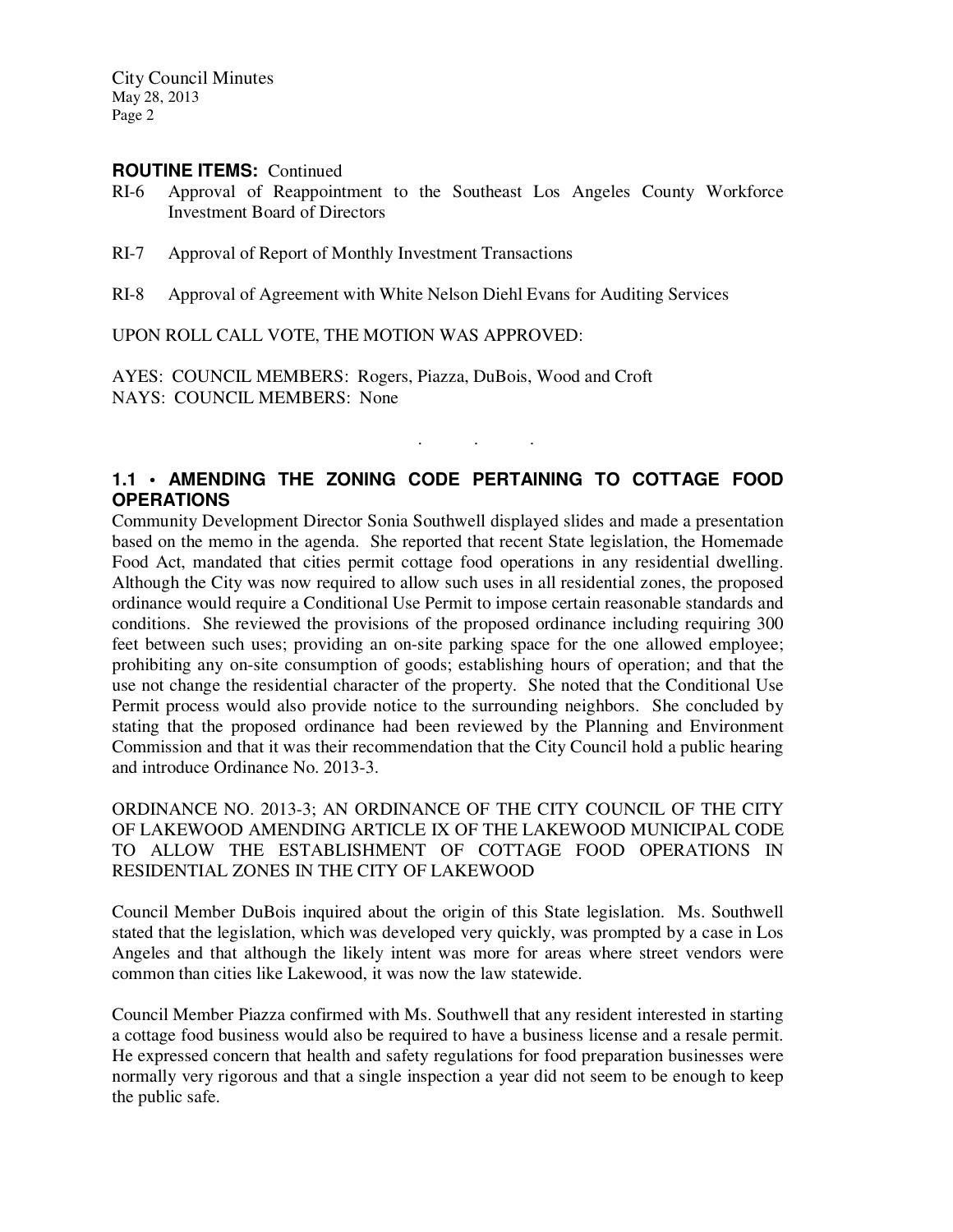## **1.1 • AMENDING THE ZONING CODE PERTAINING TO COTTAGE FOOD OPERATIONS** - Continued

Council Member Wood stated that since the State legislature had mandated the use, it would have to be allowed. But, hopefully, the proposed ordinance would mitigate the impacts to Lakewood's residents. He noted that the ordinance provided for no on site consumption, but inquired if there could be garage sale type sale events. Ms. Southwell responded by stating that the Lakewood Municipal Code limited garage sale events to two sales per year.

Vice Mayor Rogers determined from City Attorney Steve Skolnik that the Conditional Use Permit would not only restrict the hours of sales, but would limit sales to indoors. He stated that this was yet another example of crummy legislation from Sacramento which eroded local control, as this legislation forced cities to allow residential neighborhoods to become retail locations, with customers coming and going all day. He noted that it was very frustrating that the City was continually scrambling to adopt ordinances to mitigate the impacts of bad State legislation.

Mayor Croft opened the public hearing at 7:54 p.m. and called for anyone in the audience wishing to address the City Council on this matter. There was no response.

VICE MAYOR ROGERS MOVED AND COUNCIL MEMBER PIAZZA SECONDED TO CLOSE THE PUBLIC HEARING AND INTRODUCE ORDINANCE NO. 2013-3. UPON ROLL CALL VOTE, THE MOTION WAS APPROVED:

AYES: COUNCIL MEMBERS: Rogers, Piazza, DuBois, Wood and Croft NAYS: COUNCIL MEMBERS: None

### **1.2 • AWARD OF BID FOR PURCHASING BID NO. 15-13, SIX HONDA CIVIC NATURAL GAS VEHICLES**

. . .

Administrative Services Director Diane Perkin gave a report based on the memo in the agenda and stated that the City was eligible for grant funding through the South Coast Air Quality Management District for the purchase of alternate fuel vehicles. She reported that four bids had been received for the purchase of six natural gas vehicles. It was the recommendation of staff that the City Council authorize the purchase of six 2012 Honda Civic NGV vehicles from Long Beach Honda, for a total price of \$134,815.74.

Ms. Perkin clarified for Mayor Croft that the new vehicles would be replacing existing NGV vehicles.

Responding to a question from Council Member Piazza, Ms. Perkin stated that the vehicles being taken out of service would be sold at auction.

Mayor Croft opened the public hearing at 7:57 p.m. and called for anyone in the audience wishing to address the City Council on this matter. There was no response.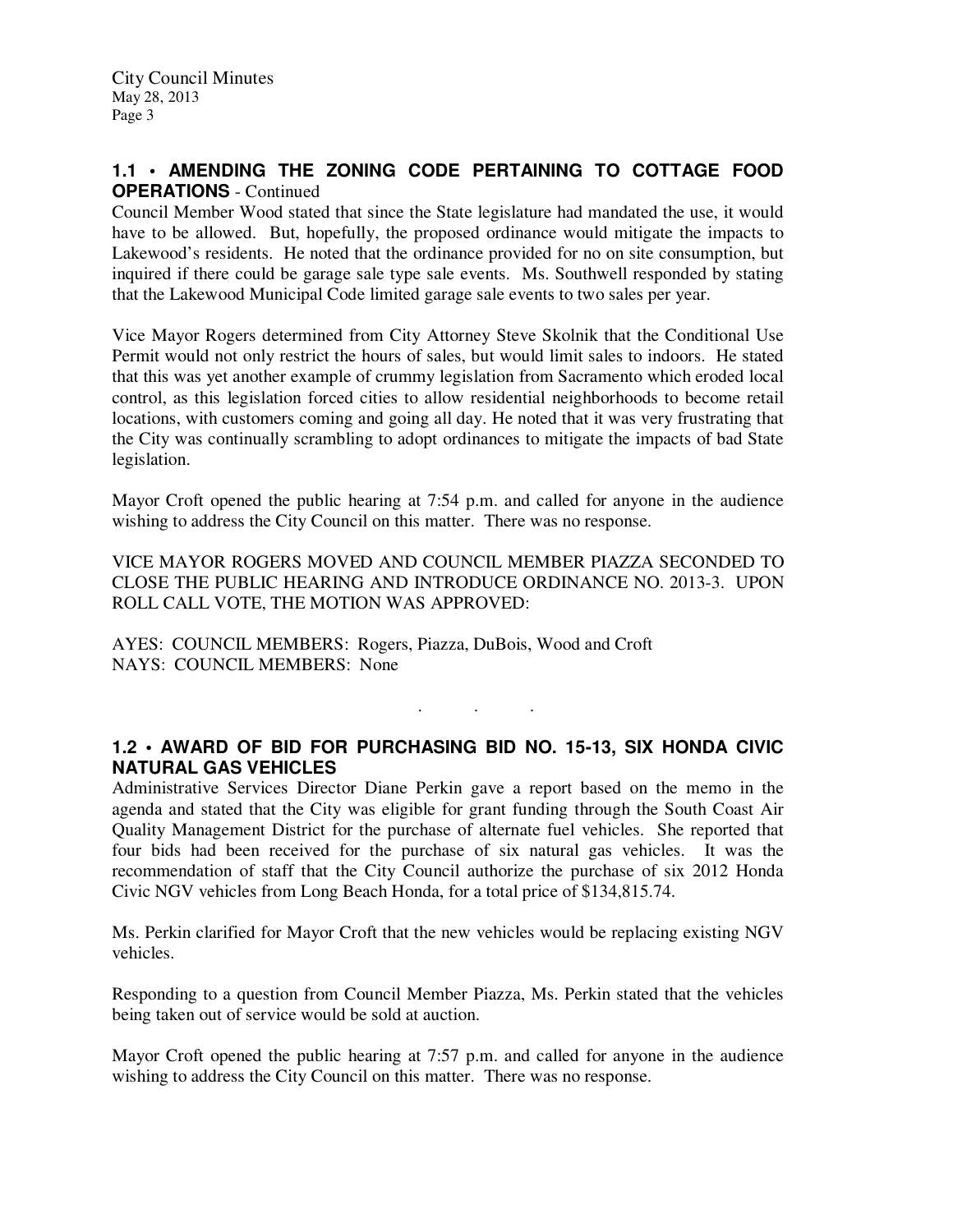### **1.2 • AWARD OF BID FOR PURCHASING BID NO. 15-13, SIX HONDA CIVIC NATURAL GAS VEHICLES** - Continued

COUNCIL MEMBER DUBOIS MOVED AND COUNCIL MEMBER WOOD SECONDED TO APPROVE STAFF'S RECOMMENDATION. UPON ROLL CALL VOTE, THE MOTION WAS APPROVED:

AYES: COUNCIL MEMBERS: Rogers, Piazza, DuBois, Wood and Croft NAYS: COUNCIL MEMBERS: None

**SUCCESSOR AGENCY ACTIONS** 

1. Loan Agreement Between the Successor Agency and the City of Lakewood for ROPS 13-14A

. . .

The Director of Administrative Services made a presentation based on the memo in the agenda and stated that due to adjustments made by the State Department of Finance, the Agency would not be receiving enough funding to meet its upcoming obligations and would need to borrow funds from the City. The amount of the loan would be listed for repayment as part of the next Recognized Obligations Payment Schedule (ROPS). It was the recommendation of staff that the Successor Agency approve the loan agreement with the City.

COUNCIL MEMBER DUBOIS MOVED AND COUNCIL MEMBER PIAZZA SECONDED TO APPROVE THE LOAN AGREEMENT. UPON ROLL CALL VOTE, THE MOTION WAS APPROVED:

AYES: COUNCIL MEMBERS: Rogers, Piazza, DuBois, Wood and Croft NAYS: COUNCIL MEMBERS: None

2. Loan Agreement Between the Successor Agency and the City of Lakewood for Legal Services

. . .

The Director of Administrative Services gave a presentation based on the memo in the agenda and stated that due to a dispute over findings by the State Department of Finance, the Successor Agency would require additional legal advice. It was the recommendation of staff that the Agency approve a loan agreement with the City to provide funding for legal services.

VICE MAYOR ROGERS MOVED AND COUNCIL MEMBER PIAZZA SECONDED TO APPROVE THE AGREEMENT. UPON ROLL CALL VOTE, THE MOTION WAS APPROVED:

. . .

AYES: COUNCIL MEMBERS: Rogers, Piazza, DuBois, Wood and Croft NAYS: COUNCIL MEMBERS: None